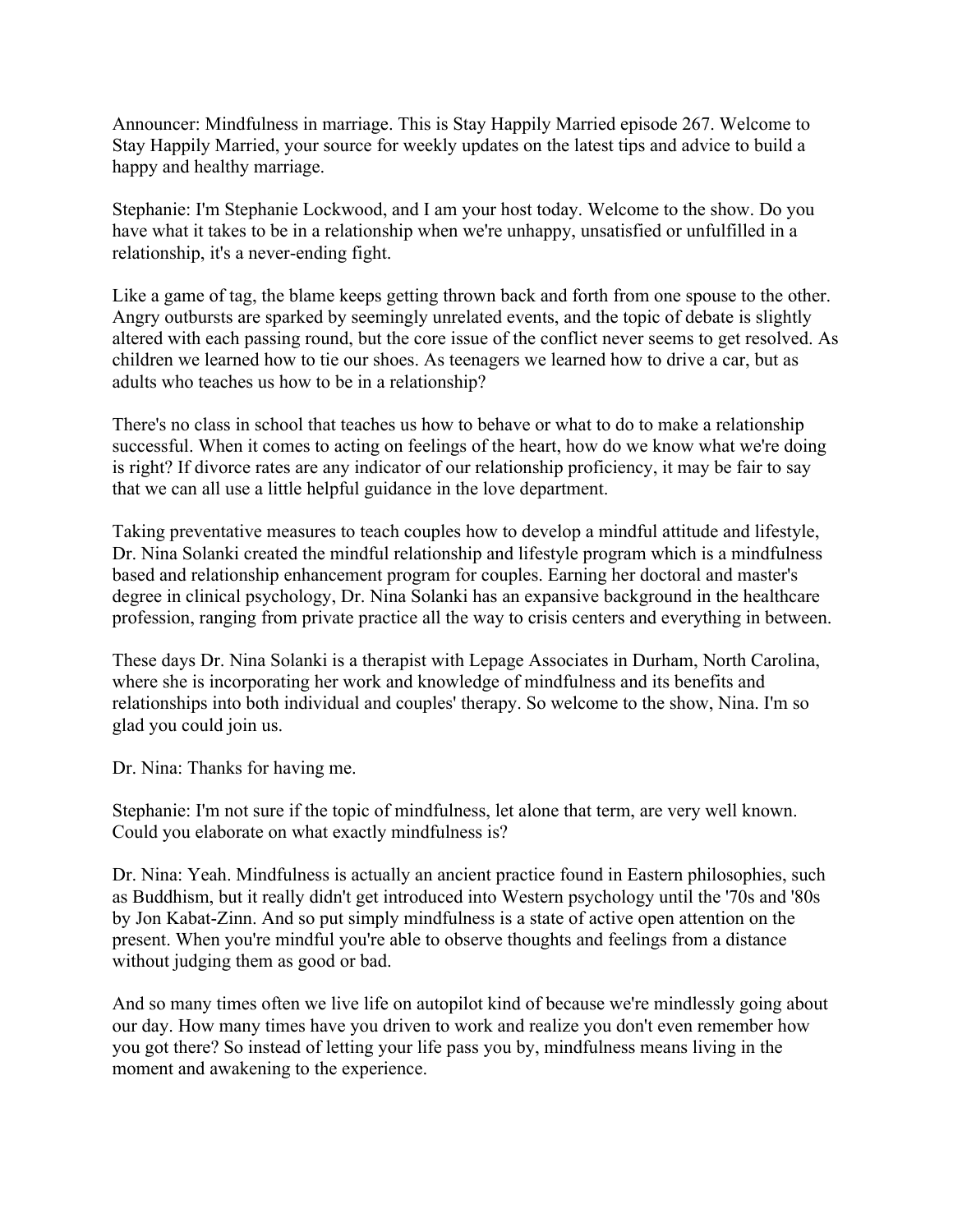Stephanie: So that's what mindfulness is when you're realizing your 20 miles away from where exactly we started?

Dr. Nina: Yes.

Stephanie: So when you see couples, what problems do you see them experiencing in their relationship that is as a result of them not being mindful?

Dr. Nina: A lot of times I'm seeing that when couples aren't being mindful, they may find it hard to know how they're feeling, how to communicate that to their partners as well as how to regulate their own emotions. So when couples fight emotions are high, people are feeling hurt, angry, defensive, and it's common for partners to blame each other and to avoid taking responsibility. They want to fight for and defend their own perspective and essentially their own feelings.

So when we're not mindful of our emotions, we get caught up in them and feel as if the emotions are controlling us and controlling the things we say as a result. When we are aware of how we feel with no judgment, we're better able to self-regulate those feelings, and we'll be able to express how we feel without speaking negatively from a place of anger and frustration. So not being able to regulate emotions during conflict is one of the biggest problems couples face by not being mindful.

Stephanie: And so left unresolved, what are some of the short as well as the long-term negative effects that this kind of behavior could have on a relationship?

Dr. Nina: So some short-term effects could be general unhappiness with the relationship and increased stress. And the long-term effects could be that couples start to really feel that their relationship is starting to break down because they keep repeating patterns over time and realize that things are not getting better which can ultimately lead to the relationship ending.

Stephanie: And so now as a therapist you're sitting down and you're speaking with couples that have come to you to explore and even perhaps resolve issues that are appearing in their relationship, and at what point in time do you see couples becoming aware that not being mindful of each other is actually hurting their relationship?

Dr. Nina: I think by the time most couples come to therapy they're pretty aware that's what they have been doing on their own is not helping and that they need a third party to help either get some perspective or give feedback and suggestions.

And it's been in my experience by just reflecting back to the couples the issues that they present with and some of my observations of how they interact with each other, that itself starts to build awareness about how each partner has a role in that dynamic. But sometimes some couples also need more direct feedback, and I provide psycho education on how couples need to take responsibility for the role that they play in the relationship.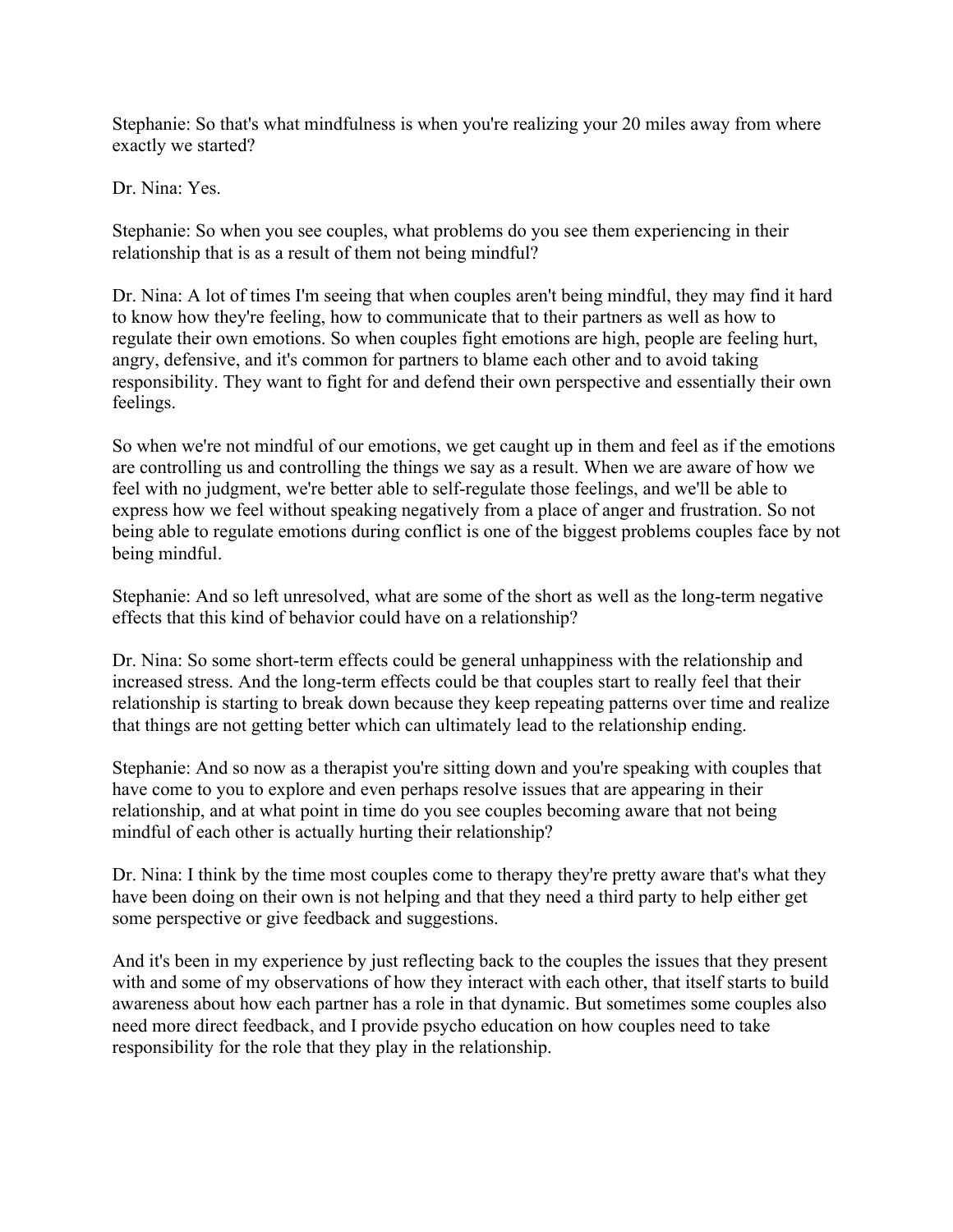Stephanie: And so do all couples obviously, like you said, if people are coming in and they're speaking with you, they know that something has happened, but is it something that all couples realize that the core issue of whatever they're experiencing or feeling or any of the arguments that they're having as a result of just not recognizing this issue?

Dr. Nina: I think at some point they will recognize that because that's the point they will realize that they are responsible for how they react and how they contribute to that dynamic. So, yes, I think at some point they all do realize this.

Stephanie: And so do you see any trends among couples having issues that could be resolved from this mindful thought process? Is it something that you see in a typical age group, or does it come with a certain length of being together in a relationship? Do you see any correlation between those factors?

Dr. Nina: I really believe that anyone can practice mindfulness, and so really the only requirement is to have an intention or desire to be more mindful. Everyone is capable of becoming more mindful so there really aren't any exclusionary criteria or types of people that would be better suited for it. So really I haven't seen any trends. It's really as long as people have the desire to be more mindful.

Stephanie: And so relationships, it's pretty well-known they can require a fair amount of delicacy, and it's almost tricky to keep this balance in place, but you've developed a program that does help to teach couples how to be successful in a relationship and it's called, "The Mindful Relationship and Lifestyle Program." So could you tell us a bit about what this program is and what it's goal is?

Dr. Nina: "The Mindful Relationship and Lifestyle Program" is a mindfulness-based relationship enhancement program. It's designed for couples who are either thinking about getting married or making a formal commitment or for couples in a long-term relationship who may feel like they've hit a rut in the relationship or were starting to feel distress and maybe noticing things about the relationship they want improved.

And in the program couples are taught not only mindfulness skills, but also how to adopt a mindful lifestyle. It teaches how to eat mindfully, how to walk mindfully, and how to really live life in the present moment. And as I've said before, mindfulness can improve your overall sense of well-being as an individual, and when two people are in a healthy place they're more likely to be successful and contributing to a healthy relationship.

And the program also provides psycho education on things like communication skills, how to identify negative patterns of communicating, how to be mindful of how their partner is feeling, and the program is heavily rooted in the research by Dr. John Gottman, who is one of the leading researchers on marriage.

So the skills that the couples will learn is based on what the research says contributes to successful long-term relationships. And the ultimate goal of the program is to provide couples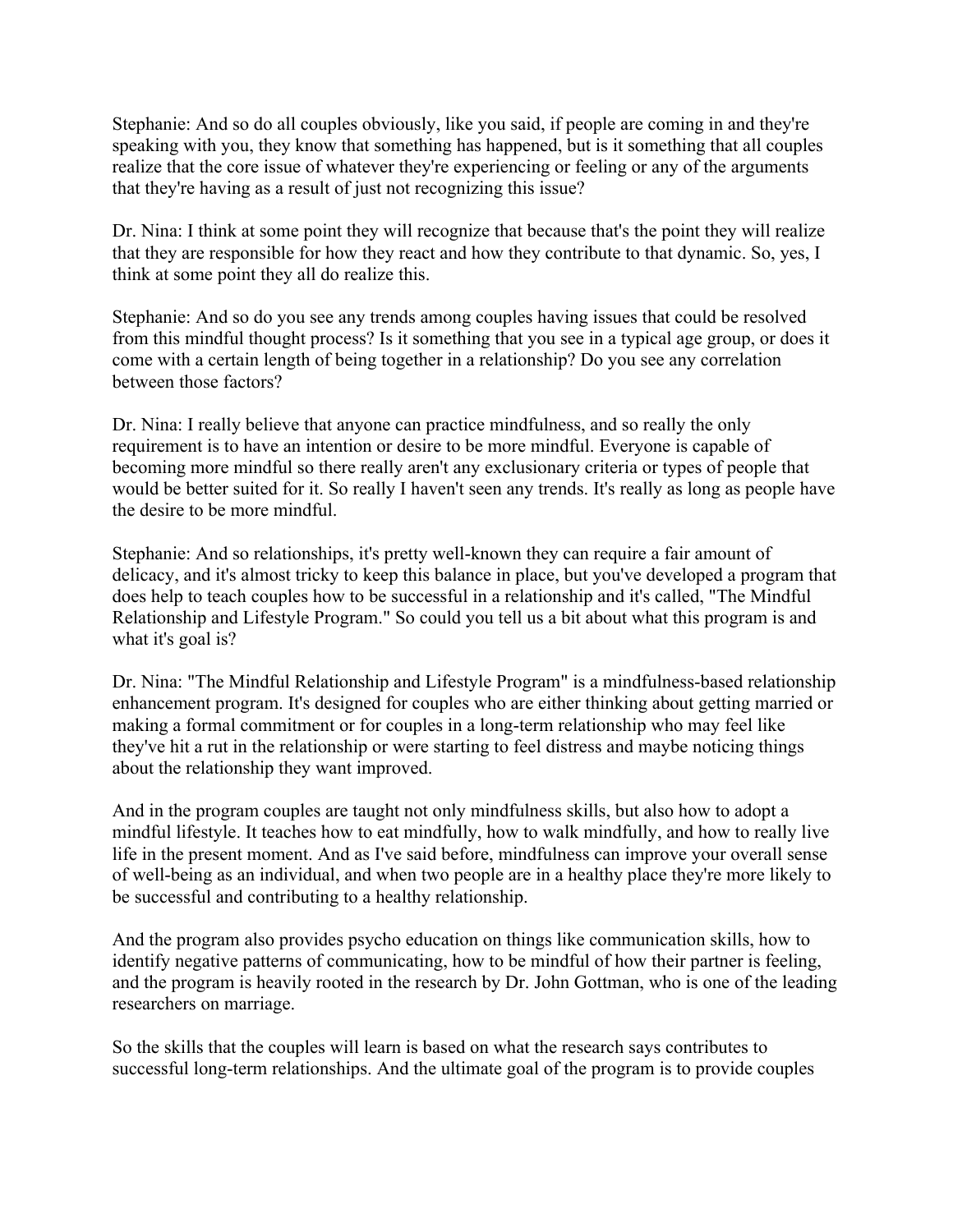with the tools and knowledge for them to go out on their own once the program is over and to be able to work through their own issues.

Stephanie: And so through this program, what specific items are couples working on that would help resolve some of those negative issues then?

Dr. Nina: One major area would be that couples will be working on how to identify their own emotions and how to self-regulate when having a fight or arguing. As I've said before, emotions are high and couples are more likely to say hurtful things out of anger, but if they can learn how to regulate those strong feelings they can still express that anger in a more effective way.

Stephanie: I like that. So they're kind of channeling it differently so there's no blame. It's just this is the issue.

Dr. Nina: Yeah and there's no judgment.

Stephanie: And with couples approaching their relationship from this more mindful viewpoint, what are some of the changes that you're seeing in the quality of their interactions in the relationship?

Dr. Nina: I'm seeing couples becoming more aware of when they put blame on their partner and an increase in taking personal responsibility for their role. I'm also seeing couples having more passion for their partner and being able to better empathize. I'm also seeing couples improving their ability to express their own feelings and being able to better self-regulate their emotions.

And mindfulness has other positive advantages that can be utilized in a non-romantic relationship. Mindfulness has been shown to help with coping with stress. It can improve focus and concentration, and it can help you in general feel more peaceful and connected with yourself and others around you.

Stephanie: I do. I like that. So it's something that it's improving the relationship by improving on yourself individually.

Dr. Nina: Exactly. Exactly.

Stephanie: Oh, okay. So it kind of rolls over into all aspects of your life. That's very promising there. Is there anything else that our listeners should know about mindfulness or your program?

Dr. Nina: I just want to reiterate that there is a lot of research backing up the benefits of mindfulness, and there are some great resources out there for anyone interested in learning more about it. And mindfulness is just a really great mindset and attitude and a lifestyle.

Stephanie: Nina, thank you so much for taking the time and talking with us today and educating all of us about mindfulness as well as the program that Lepage Associates offers.

Dr. Nina: Well, thanks for having me. It was great being here.